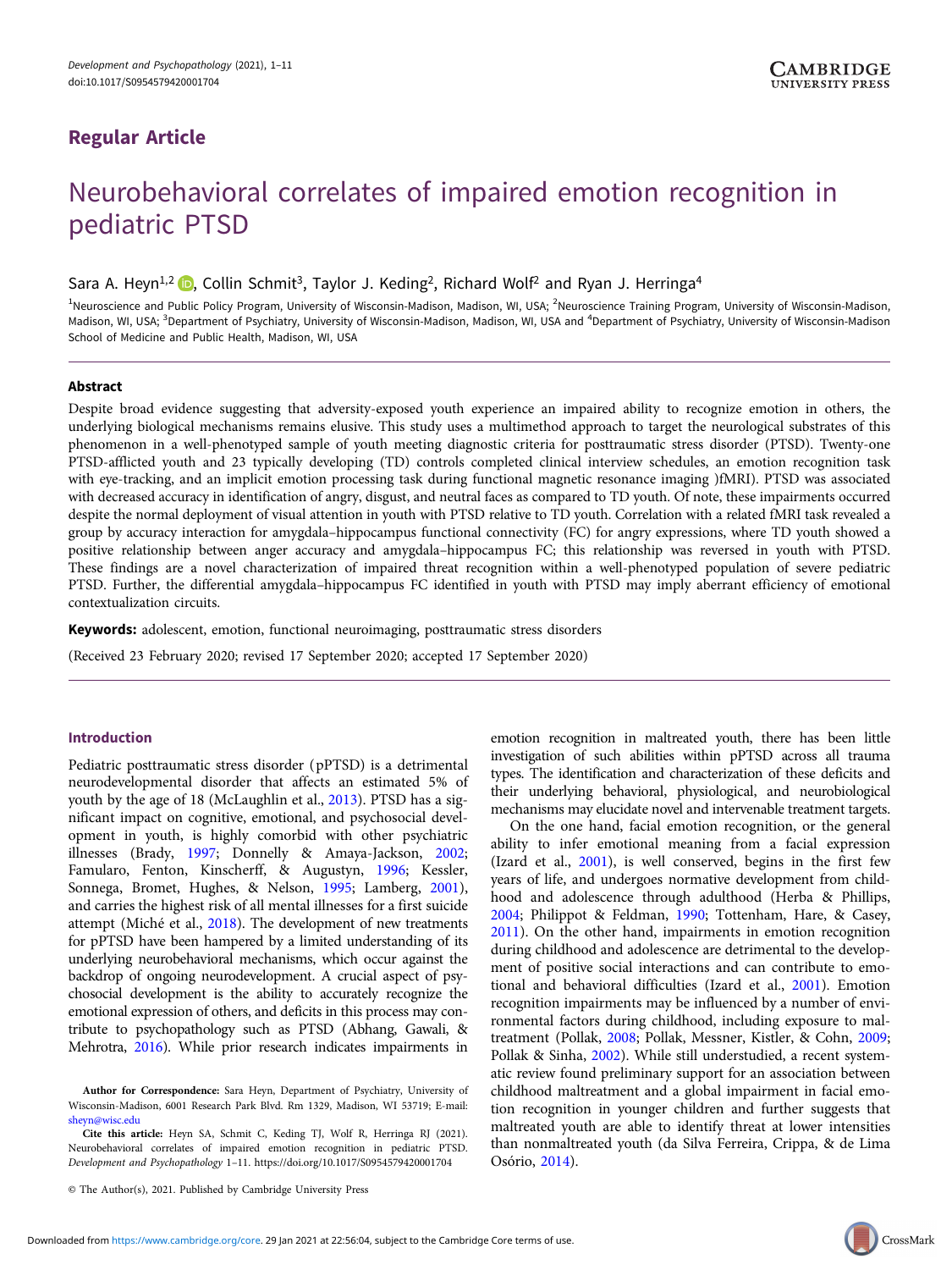However, emotion recognition deficits specific to youth with PTSD remain unclear. To our knowledge, there have been two studies which have begun to characterize emotion recognition in cohorts of trauma-exposed youth with differing rates of PTSD. One study of maltreated children with and without PTSD who underwent a recognition task with happy, fearful, and neutral faces found faster recognition of fearful faces as compared to nonmaltreated children, but with no effect of PTSD status (Masten et al., [2008\)](#page-10-0). In contrast, a sample of adolescent boys enrolled in therapeutic day school with and without PTSD who completed a recognition task using only sad, angry, and fearful expressions found that continuous PTSD symptom severity was associated with less accurate recognition of angry relative to fearful faces (Javdani et al., [2017\)](#page-9-0). In response to these contradictory findings within clinically mixed samples, there is a clear need to characterize emotion recognition deficits within a sample of pPTSD subsequent to any index trauma type and their relationship to symptom severity measures.

When investigating emotion recognition abnormalities in pPTSD, it is also important to investigate its underlying neurobehavioral substrates. One proposed mechanism of emotion recognition impairments lies in visual attention or arousal during the recognition task (Adolphs et al., [2005\)](#page-8-0). A recent study of emotion recognition using eye tracking in healthy adults found emotion-specific patterns of eye fixations across positive, negative, and neutral conditions (Eisenbarth & Alpers, [2011\)](#page-9-0). Abnormal visual attention patterns during emotion recognition have been found in adults with prefrontal lesions (Wolf, Philippi, Motzkin, Baskaya, & Koenigs, [2014\)](#page-10-0), autism spectrum disorders (Black et al., [2017](#page-8-0)), adults with PTSD (Wolf, [2016\)](#page-10-0), and comorbid borderline personality disorder (BPD) and PTSD (Kaiser et al., [2019\)](#page-9-0). Within the maltreatment literature, previous studies have shown both that childhood trauma severity is positively correlated with attentional bias toward angry faces (Lakshman et al., [2020\)](#page-9-0) and conversely that maltreated youth exhibit an attentional bias away from threatening faces as compared to nonmaltreated youth (Pine et al., [2005](#page-10-0)). To date, however, no studies have examined visual attention during emotional face recognition in youth with PTSD as compared to typically developing (TD) youth.

Another possible mechanism of altered recognition may be in underlying neurobiological circuitry of facial emotion recognition. One model of facial emotion recognition suggests a three-part process (Adolphs, [2002](#page-8-0)). First, visual cortices, such as the inferior occipital gyrus, fusiform gyrus, and superior temporal gyrus, are responsible for initial perceptual processing of a face (Haxby, Hoffman, & Gobbini, [2000](#page-9-0)). Second, the responses to emotionally salient stimuli in visual cortices are modulated by feedback from the prefrontal cortex (PFC) and amygdala providing a conceptual analysis of the emotion. Human lesion studies of the amygdala consistently identify deficits in recognition of negative emotional faces, including fear, anger, disgust, and sadness in adults with bilateral lesions (Adolphs et al., [1999](#page-8-0); Broks et al., [1998](#page-8-0); Calder, [1996;](#page-9-0) Calder, Lawrence, & Young, [2001;](#page-9-0) Schmolck & Squire, [2001\)](#page-10-0) and unilateral lesions to the right amygdala (Adolphs, Tranel, & Damasio, [2001;](#page-8-0) Anderson, Spencer, Fulbright, & Phelps, [2000](#page-8-0)). Finally, the amygdala and PFCs may then trigger the hippocampus in order to retrieve conceptual knowledge about the identified emotion (Adolphs, [2002](#page-8-0)).

In line with studies of adults with PTSD and adolescents/ adults with childhood trauma exposure that have reported functional abnormalities in the amygdala (Cisler, Scott Steele, Smitherman, Lenow, & Kilts, [2013](#page-9-0); Etkin & Wager, [2007;](#page-9-0) Hayes, Hayes, & Mikedis, [2012;](#page-9-0) Hein & Monk, [2017;](#page-9-0) Patel, Spreng, Shin, & Girard, [2012](#page-10-0)), functional deficits in amygdala circuitry may also play a role in the emotion processing impairments in pPTSD. This is evidenced by previous reports in which youth with PTSD symptoms have exhibited amygdala hyperactivation during emotional faces tasks (Garrett et al., [2012](#page-9-0); Keding & Herringa, [2016](#page-9-0)) as well as cross-sectional and longitudinal abnormalities in amygdala–prefrontal functional connectivity (Cisler et al., [2013](#page-9-0); Heyn et al., [2019](#page-9-0); Wolf & Herringa, [2016](#page-10-0)). To our knowledge, abnormalities in amygdala function during emotional face viewing have yet to be linked to specific emotion recognition processes in pPTSD.

The current study uses a well-defined clinical cohort of youth with PTSD and age- and sex-matched nontraumatized TD youth in order to address these knowledge gaps. Here, we investigated (a) accuracy and reaction time of facial emotion recognition spanning positive, negative, and neutral expressions, (b) physiological correlates of recognition abnormalities using pupil diameter and eye tracking, and (c) the relationship between recognition abnormalities and amygdala functional connectivity during emotional face viewing due to the well-characterized role of the amygdala in emotion processing and its functional abnormalities in pPTSD. In line with the previous studies of emotion processing in youth with PTSD (Javdani et al., [2017;](#page-9-0) Keding & Herringa, [2016](#page-9-0); Pine et al., [2005\)](#page-10-0), we hypothesize youth with PTSD to show impaired recognition, in combination with attentional avoidance, of negative or threat-related emotions.

#### Method

[Table 1](#page-2-0) provides participant demographic information. Recruitment and assessment details have been previously described (Heyn et al., [2019;](#page-9-0) Keding & Herringa, [2015,](#page-9-0) [2016](#page-9-0); Wolf & Herringa, [2016\)](#page-10-0) but are briefly summarized here. The Youth PTSD Study recruited 96 youth (TD,  $n = 48$ ; PTSD,  $n =$ 48) ranging from 7 to 17 years. Youth with PTSD were recruited from local mental health facilities and age- and sex-matched TD youth were recruited from the community using social media, University emails, flyers, and so on.

All youth participants and their parent/caregiver completed the Kiddie Schedule for Affective Disorders and Schizophrenia (KSADS) (Kaufman et al., [1997\)](#page-9-0) in order to assess the youth for current and past psychopathology. In addition, all youth were assessed for childhood abuse severity (Childhood Trauma Questionnaire – abuse subscale, CTQ), depression (Mood and Feelings Questionnaire, MFQ) (Costello & Angold, [1988](#page-9-0)), and anxiety symptom severity (Screen for Child Anxiety Related Emotional Disorders, (SCARED) (Birmaher et al., [1997\)](#page-8-0), as well as IQ using the Wechsler Abbreviated Scale of Intelligence –II (Wechsler, [2011](#page-10-0)), pubertal stage using the Tanner Sexual Maturation Scale (Marshall & Tanner, [1969](#page-10-0), [1970](#page-10-0)), and lifetime load of stressful events using the Stressful Life Events Schedule (Williamson et al., [2003](#page-10-0)). Within the clinical group, a PTSD diagnosis was determined using Diagnostic and Statistical Manual of Mental Disorders, fourth edition (DSM-IV) criteria using a combination of the KSADS and the Clinician-Administered PTSD Scale for Children and Adolescents (CAPS-CA) (Weathers, Keane, & Davidson, [2001\)](#page-10-0). The number of KSADS trauma types endorsed was used as a proxy for trauma load. PTSD symptom severity was assessed using the UCLA PTSD Reaction Index (PTSD-RI) (Steinberg, Brymer, Decker, & Pynoos, [2004\)](#page-10-0).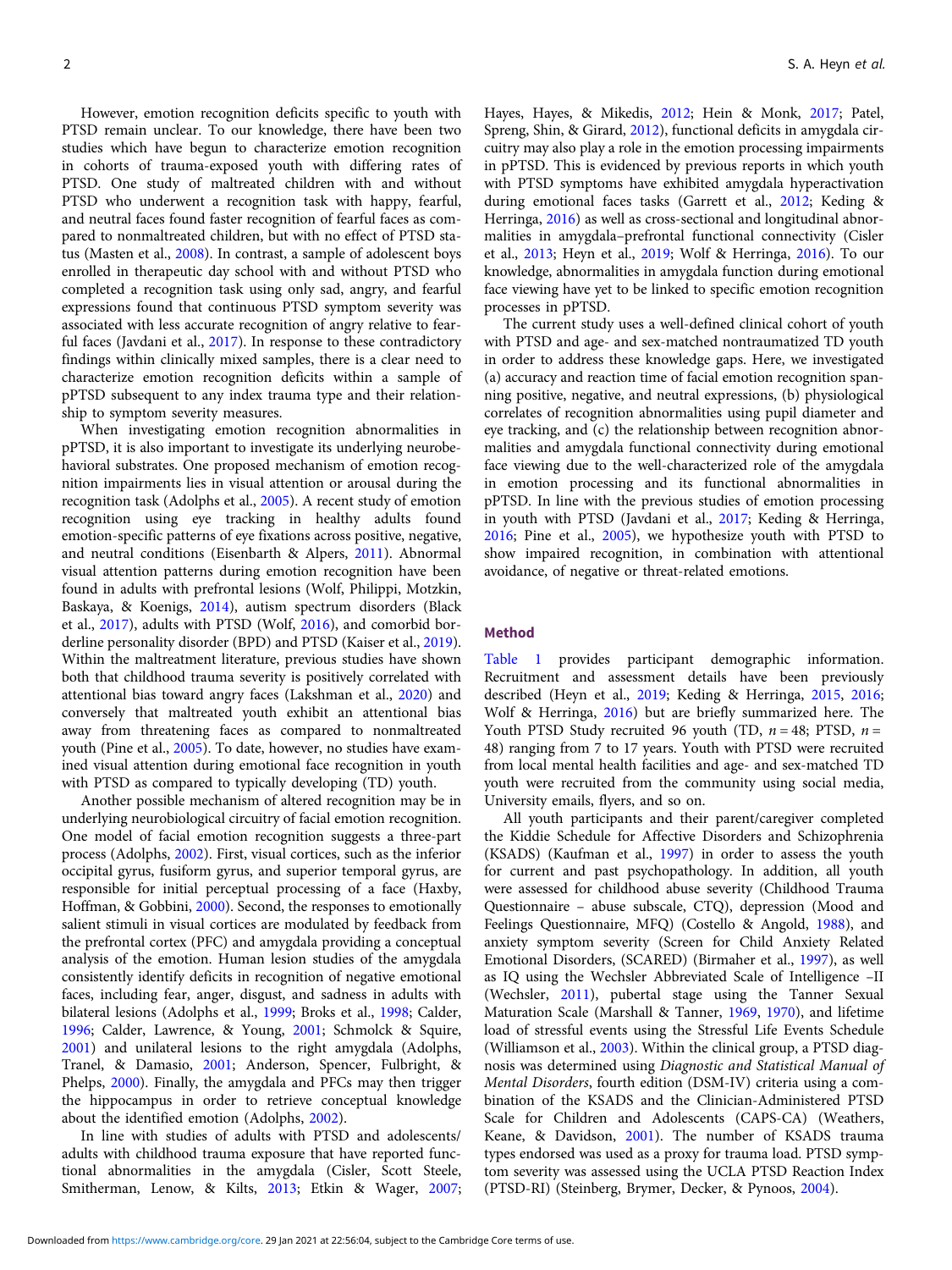#### <span id="page-2-0"></span>Table 1. Full sample participant characteristics

|                                   |                                                                                                                                                        |                                                                                                                                                        | Group comparisons        |                          |
|-----------------------------------|--------------------------------------------------------------------------------------------------------------------------------------------------------|--------------------------------------------------------------------------------------------------------------------------------------------------------|--------------------------|--------------------------|
|                                   | Typically developing                                                                                                                                   | <b>PTSD</b>                                                                                                                                            | $t/X^2$                  | р                        |
| Demographic information           |                                                                                                                                                        |                                                                                                                                                        |                          |                          |
| $n$ (Female)                      | 23(18)                                                                                                                                                 | 21(14)                                                                                                                                                 |                          |                          |
| Age                               | $14.66 \pm 2.52$                                                                                                                                       | $14.59 \pm 2.85$                                                                                                                                       | 0.09                     | 0.93                     |
| IQ                                | $111.13 \pm 11.60$                                                                                                                                     | $96.71 \pm 13.36$                                                                                                                                      | 3.83                     | $< 0.005*$               |
| Tanner                            | $3.66 \pm 1.15$                                                                                                                                        | $3.21 \pm 1.8$                                                                                                                                         | 0.99                     | 0.33                     |
| <b>Parental Education</b>         | Junior High (1)<br>High School/GED (2)<br>Some College/Associates (4)<br>4-Year College Degree (6)<br>Graduate/Professional School (10)<br>Unknown (0) | Junior High (2)<br>High School/GED (5)<br>Some College/Associates (11)<br>4-Year College Degree (1)<br>Graduate/Professional School (0)<br>Unknown (2) | 20.41                    | $0.001*$                 |
| <b>MFQ</b>                        | $2.85 \pm 2.55$                                                                                                                                        | $28.40 \pm 12.82$                                                                                                                                      | $-9.37$                  | $< 0.005*$               |
| <b>SCARED</b>                     | $6.80 \pm 3.74$                                                                                                                                        | $39.14 \pm 15.49$                                                                                                                                      | $-9.72$                  | $< 0.005*$               |
| Trauma and clinical variables     |                                                                                                                                                        |                                                                                                                                                        |                          |                          |
| <b>CTQ</b>                        | $34.91 \pm 15.49$                                                                                                                                      | $59.33 \pm 19.11$                                                                                                                                      | $-5.77$                  | $< 0.005*$               |
| CAPS-CA                           | ÷,                                                                                                                                                     | $73.21 \pm 16.75$                                                                                                                                      |                          |                          |
| PTSD-RI                           | $\overline{a}$                                                                                                                                         | $49.95 \pm 15.35$                                                                                                                                      | $\overline{a}$           |                          |
| Age of index Trauma               | $\overline{\phantom{a}}$                                                                                                                               | $6.43 \pm 4.02$                                                                                                                                        |                          |                          |
| Number of KSADS Trauma types      | $\overline{\phantom{a}}$                                                                                                                               | $3.76 \pm 2.30$                                                                                                                                        | $\overline{\phantom{a}}$ | $\overline{\phantom{a}}$ |
| Index Trauma                      | $\overline{\phantom{a}}$                                                                                                                               |                                                                                                                                                        | $\overline{\phantom{a}}$ | $\overline{\phantom{a}}$ |
|                                   | Traumatic news                                                                                                                                         | $\overline{2}$                                                                                                                                         |                          |                          |
|                                   | Traumatic accident                                                                                                                                     | $\overline{4}$                                                                                                                                         |                          |                          |
|                                   | Sexual abuse                                                                                                                                           | 11                                                                                                                                                     |                          |                          |
|                                   | Witness domestic Violence                                                                                                                              | $\overline{4}$                                                                                                                                         |                          |                          |
| Co-morbid disorders               |                                                                                                                                                        |                                                                                                                                                        |                          |                          |
|                                   | Major depressive Disorder                                                                                                                              | 15                                                                                                                                                     |                          |                          |
|                                   | Anxiety disorder                                                                                                                                       | 12                                                                                                                                                     |                          |                          |
|                                   | <b>ADHD</b>                                                                                                                                            | 5                                                                                                                                                      |                          |                          |
| History of psychiatric medication |                                                                                                                                                        |                                                                                                                                                        |                          |                          |
|                                   | Stimulant                                                                                                                                              | 8                                                                                                                                                      |                          |                          |
|                                   | SSRI/SNRI/NRI                                                                                                                                          | 12                                                                                                                                                     |                          |                          |
|                                   | Lithium                                                                                                                                                | $\,1$                                                                                                                                                  |                          |                          |
|                                   | Anticonvulsant                                                                                                                                         | $1\,$                                                                                                                                                  |                          |                          |
|                                   | Antipsychotic                                                                                                                                          | $\,1$                                                                                                                                                  |                          |                          |
|                                   | Benzodiazepine                                                                                                                                         | $\mathbf{1}$                                                                                                                                           |                          |                          |
|                                   | Other                                                                                                                                                  | $\mathbf 5$                                                                                                                                            |                          |                          |

Note: Typically developing and PTSD youth did not significantly differ in sex distribution, age, or pubertal stage. The PTSD group had significantly lower IQ scores, and significantly higher MFQ, SCARED, and CTQ scores. The CAPS-CA score was not obtained on the first five PTSD participants.

Abbreviations: AHDH, attention deficit hyperactivity disorder; CAPS-CA, Clinician-Administered PTSD Scale Child and Adolescent version; MFQ, Mood and Feelings Questionnaire; PTSD, posttraumatic stress disorder; PTSD-RI, PTSD Reaction Index; SCARED, Screen for Child Anxiety Related Mood Disorders; SSRI/SNRI/NRI, selective serotonin/norepinephrine reuptake inhibitor.

Exclusion criteria included IQ < 70, history of psychotic/bipolar/ obsessive compulsive disorders, active suicidality, substance abuse or dependence, psychotropic medication usage in the past 4 weeks (6 weeks for fluoxetine), unstable neurological or other medical condition, magnetic resonance imaging (MRI) contraindication, and/or pregnancy in females. Youth were not taken off psychotropic medication for the purpose of study enrollment. All participants gave written informed consent from a legally acceptable representative and a youth assent when appropriate. All study procedures were approved by the University of Wisconsin Health Sciences IRB.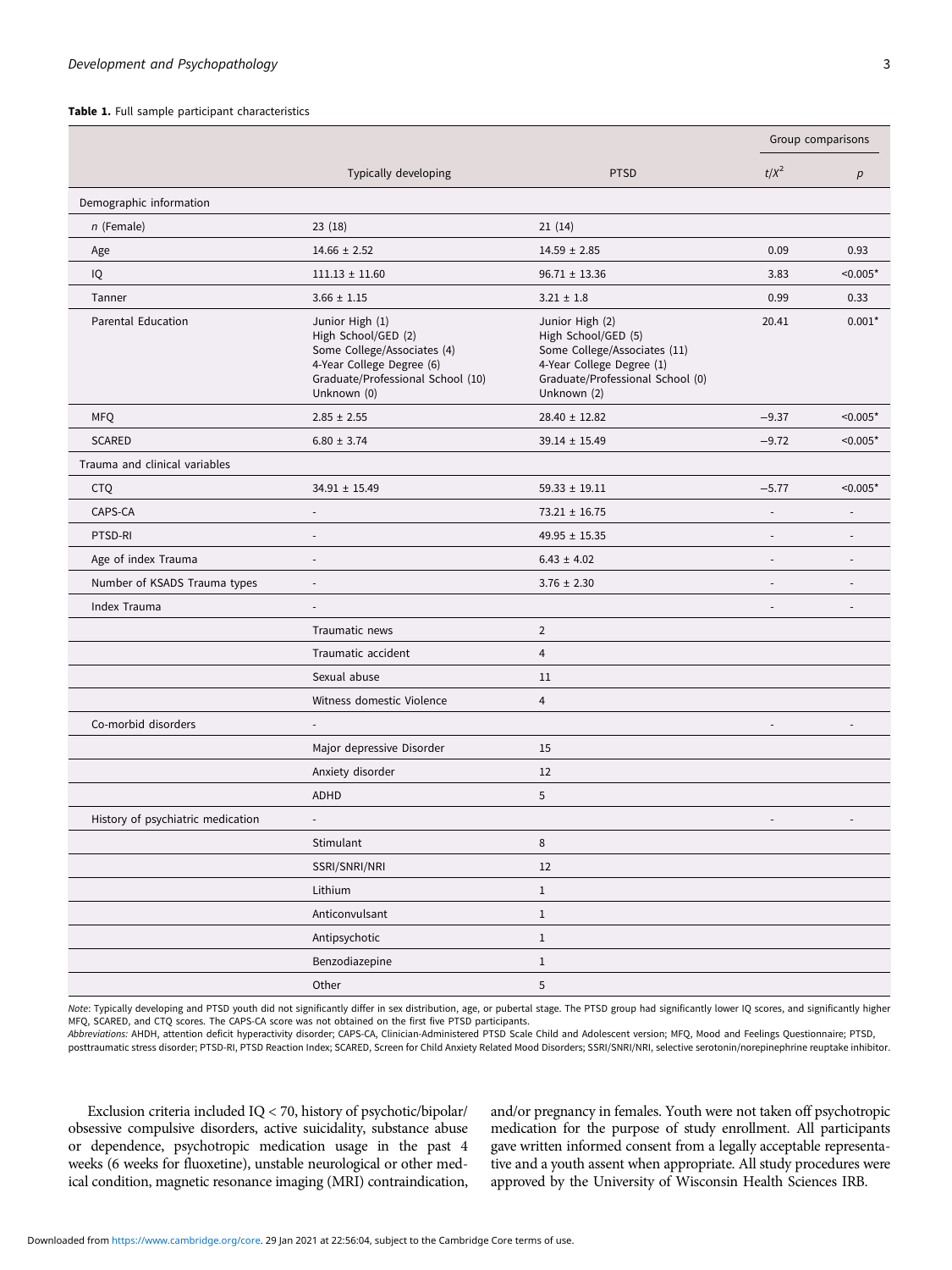#### Emotion recognition task and statistical analyses

Full details regarding the emotion recognition task can be found in Supplementary Materials and Methods and are briefly summarized here. The emotion recognition task consisted of participants viewing faces with six different expressions (happy, sad, angry, fearful, disgust, and neutral) selected from Karolinska Directed Emotional Faces set (Lundqvist, Flykt, & Öhman, [1998\)](#page-10-0). The face stimuli consisted of ten white male and ten white female actors, with each actor presenting two emotions. The stimulus set included images from all 20 actors, and each participant was presented with the same stimulus set. For homogeneity, all actors chosen for this task were of the same race, images were converted to grayscale, cropped in order to remove hair and ears, and matched for size and luminescence. Before beginning the task, youth were given instructions that they would see a series of faces that would display on the screen for a few seconds and then would be asked to identify which emotion they believe was on the face. An identical control task using the same set of faces was completed by all participants in which they were instead asked to identify the gender of the face presented. The presentation order of the gender and emotion identification task was counterbalanced across participants. During each facial stimulus presentation, pupillary diameter, fixation count, and fixation duration were estimated. One fixation was defined as any time a gaze coordinate remained within a 1° visual angle for 100 ms or greater (Karsh & Breitenbach, [1983](#page-9-0); Lambert, Monty, & Hall, [1974](#page-9-0)), and identified offline using automated software. Finally, each face was divided into four areas of interest for eye-tracking analyses: eyes, mouth, face, and outside. Due to limited availability of eye-tracking equipment, 45 youth completed the behavioral emotion and gender identification tasks (TD,  $n = 23$ ; PTSD,  $n = 21$ ).

All statistical analyses were completed in R (R Core Team, [2016](#page-10-0)) and RStudio (RSTudio Team, [2012\)](#page-10-0). General linear models and linear mixed-effect modeling on the trial-wise data for all participants were used to identify group (TD, PTSD)  $\times$  Emotion (happy, sad, angry, fearful, disgust, neutral) interactions, adjusting for age, sex, trial number, and subject as a random effect across three dependent variables: accuracy, reaction time, and pupil diameter. Following any significant interactions, independentsample t tests were used in order to compare groups for each emotion. In order to identify group- and emotion-related differences within the eye-tracking data, Group  $\times$  Emotion  $\times$  Face region interactions were modeled against fixation duration and fixation count, adjusting for age, sex, trial number, and subject as a random effect. Multiple-comparison correction was applied using false discovery rate (FDR) (Benjamini & Hochberg, [1995\)](#page-8-0) at  $p_{\text{FDR}} < .05$  across all models in the emotion and gender recognition tasks.

# Functional MRI task and statistical analyses

In order to relate any abnormalities in emotion identification accuracy with implicit emotion processing, we analyzed functional connectivity differences during a separate dynamic face task. Details regarding this task have been previously reported (Keding & Herringa, [2016](#page-9-0)) and are briefly summarized here. During functional MRI (fMRI), all participants completed an implicit cognitive–emotional processing task which required them to identify the color of a semitransparent overlay atop a face changing from neutral to emotional (angry, happy) over a 1-s period. Examples of the emotional stimuli used in this task are included in [Figure 2](#page-5-0). Youth completed three blocks, each

consisting of 12 faces, presented pseudorandomly based on emotion condition. Control shape blocks displaying a morphing oval with the colored overlay was intermixed between face blocks in order to ensure no emotion blocks were encountered sequentially. Please see Supplementary Material and Methods for details on image acquisition and preprocessing. One youth with PTSD was excluded from final analyses due to motion artifact.

In first-level analyses, functional data for individual subjects were analyzed using general linear models within analysis of functional images's (AFNI) 3dDeconvolve. Variables modeled included three blocks for each emotion condition, and a shape condition as a fixed-effect regressor, with a gamma hemodynamic response function (HRF) of 1-s duration. Also included were six motion parameters and their derivatives as nuisance regressors and four polynomial drift terms. Using AFNI's 3dCalc, we used the average activation and bilateral amygdala functional connectivity across the three angry blocks, due to abnormalities identified in recognition of anger in the preceding behavioral analyses. Finally, a general linear test was used from these average activation and connectivity templates in order to create an angry-shape contrast for each subject to be used in subsequent group analyses.

In second-level analyses, between-subject analyses were conducted to examine group differences in the relationship between average anger accuracy as quantified by results of the behavioral in recognition task and activation/bilateral amygdala functional connectivity in this dynamic face task. This a priori analysis was chosen to quantify possible neurobiological underpinnings of aberrant emotion processing identified in the first set of behavioral analyses. In order to control for the ability to identify any emotion, anger identification accuracy is defined as the ratio between accuracy to only angry faces and accuracy across all emotions. Each of the three models were fit using AFNI's 3dttest++. Age and sex were also included as covariates. We completed both whole-brain analyses and analyses within an a priori limbic search region comprising the amygdala and hippocampus using masks generated from the AFNI standard template. Whole-brain multiple-comparison correction was preformed using Monte Carlo simulation in AFNI's 3dClustSim with voxel-wise  $p < .005$  and  $p_{\text{FWE}} < .05$ . The identified cluster threshold was 32 voxels in the amygdala/hippocampus and 283 for whole-brain correction. Peak coordinates are based in the Montreal Neurological Institute (MNI) atlas in LPI orientation.

#### Secondary analyses

First, in order to compare sample characteristics between the PTSD and TD groups, independent  $t$  tests and chi-squared tests were conducted across demographic and clinical variables. Second, exploratory analyses assessing the role of PTSD symptom severity and identified behavioral and activation/connectivity abnormalities were conducted within the PTSD group using general linear mixed effect models and symptom severity measures (PTSD-RI total score, PTSD-RI B/C/D subscores, MFQ, and SCARED). Each symptom measure was evaluated in a separate linear regression, adjusting for age and sex, with multiplecomparison correction across all symptom models. Symptom results that survive FDR correction are reported ( $p_{\text{FDR}} < .05$ ). Third, in order to investigate the mechanisms underlying recognition deficits between groups, the proportion of each erroneous emotion label to total incorrect trials was calculated per emotion per group. Two-sample tests for equality of proportions between groups with continuity correction were then run to compare PTSD and TD erroneous emotion attribution. Finally, regression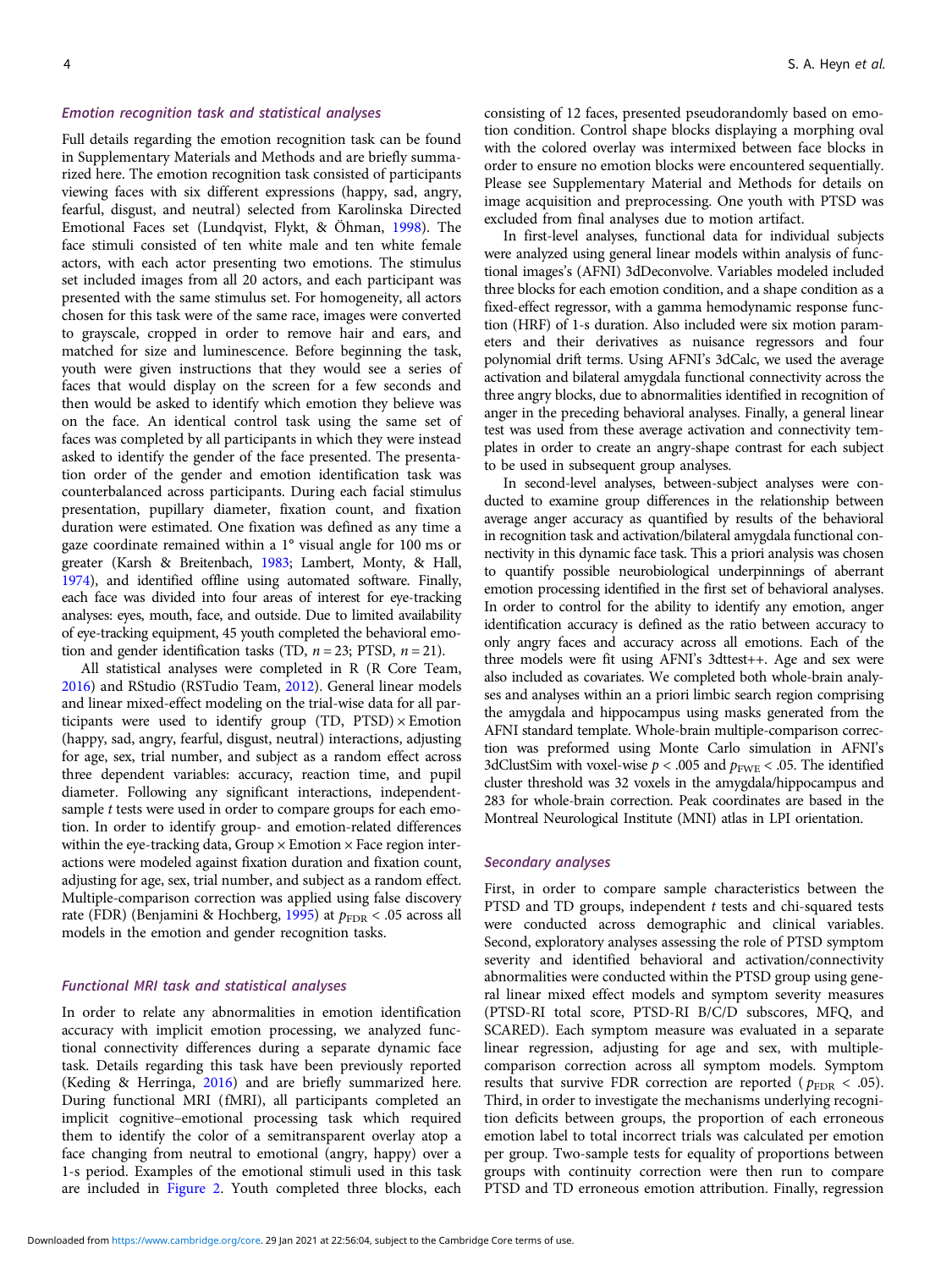95%

90%

85%

80%

75%

mean accuracy

<span id="page-4-0"></span> $(a)$ 



50% fear disgust happiness anger sadness neutral group

Figure 1. Emotion recognition deficits and symptom correlates in youth with PTSD. (a) Line chart representing mean accuracy across all trials per participant per group, based upon emotion of the face presented. Error bars represent the standard error. (b) Scatterplot represents average angry accuracy plotted by PTSD symptom severity, as measured by the PTSD-RI total score. The bar chart visualizes the average accuracy by group, median-splitting the PTSD youth into high and low PTSD-RI symptom severity. Angry and symptom correlates are one representative symptom relationship identified.  $*_{P<sub>FDR</sub>}$  < .05. Abbreviations: TD, typically developing; PTSD, posttraumatic stress disorder.

analyses were conducted to investigate the impact of the following demographic variables on behavioral and neural abnormalities: IQ, Tanner stage, age at index trauma, stressful life events, trauma load, childhood abuse severity, presence of current or previous clinical depressive or anxiety disorder, previous use of psychotropic medication, or history of therapy. All secondary analyses were conducted in R (R Core Team, [2016](#page-10-0)) and RStudio (RSTudio Team, [2012](#page-10-0)).

# Results

# Demographic and clinical characteristics

TD and PTSD youth did not significantly differ on age  $(t(42) = 0.09$ ,  $p = .93$ ), sex ( $\chi^2(1) = 0.01$ ,  $p = .92$ ), or pubertal stage (Tanner;  $t(42)$ )  $= 0.99$ ,  $p = .33$ ). However, youth with PTSD did on average have lower IQ scores than TD youth  $(t(42) = 3.83, p < .005)$ . As expected, PTSD youth scored significantly higher than TD youth on overall childhood maltreatment exposure severity (CTQ; t(42) = −5.77,  $p < .005$ ), as well as depression (MFQ;  $t(42) = -9.37, p < .005$ ) and anxiety symptom severity (SCARED;  $t(42) = -9.72$ ,  $p < .005$ ). As a whole, the PTSD cohort was exposed to high levels of trauma. On average, each youth with PTSD experienced  $3.8 \pm 2.3$  KSADS trauma types; interpersonal violence represented the majority of index trauma. The average age of index trauma was  $6.4 \pm 4.0$ years. Finally, rates of current comorbidity were high with just over 71% of PTSD youth diagnosed with major depression and 57% with an anxiety disorder. Demographic and clinical characteristics are further summarized in [Table 1](#page-2-0).

# Emotion recognition performance

When youth were explicitly instructed to process and identify emotion, PTSD youth overall performed worse at emotion

identification than TD youth ( $\chi^2 = 271.85$ ,  $p_{\text{FDR}} < .001$ ). Average emotion identification accuracy was 84.3% (±SD 0.364) correct identification for PTSD youth and 87.6% (±SD 0.330) correct identification for TD youth. We also found a significant group by emotion interaction on identification accuracy ( $\chi^2$  = 20.33,  $p_{\text{FDR}}$  = .003). Specifically, PTSD youth performed significantly worse than TD youth for anger, disgust, and neutral accuracy (Figure 1). A detailed breakdown of the average accuracy and standard deviation for each emotion and group can be found in Supplementary Materials and Methods. Importantly, when youth were instructed only to attend to the gender rather than the emotion of the face presented, the groups performed equally well (Supplementary Figure S1;  $F_{(5,40)} = 1.49$ ,  $p_{\text{FDR}} = .69$ ). Further details regarding gender recognition task performance can be found in Supplementary Material and Methods.

60%

Importantly, these group-related abnormalities in identifying threat-related emotions could not be explained by any other behavioral or physiological measure tested. This is evidenced by the absence of any significant group by emotion interactions in reaction time  $(F_{(5,6788)} = 1.09, p_{\text{FDR}} = .54)$ , fixation count  $(F_{(5,6917)} = 1.18, p_{\text{FDR}} = .49),$  fixation duration  $(F_{(5,6917)} = 1.57,$  $p_{FDR} = .32$ ), or pupil diameter ( $F_{(5,6953)} = 0.31$ ,  $p_{FDR} = .99$ ). More specifically, PTSD youth showed no differences in overall fixation duration to the eyes, mouth, or face compared to TD youth across all emotion conditions. PTSD youth did show decreased fixation counts to the face region across all emotions in both the emotion and gender identification tasks (Supplementary Figure S2;  $F_{(3)}$  $_{6917}$  = 27.69,  $p_{\text{FDR}}$  < .001). These differences in fixation count were unaccompanied by emotion-specific differences.

Within the PTSD group, anger accuracy was positively associated with symptom severity across numerous domains (Figure 1b) (PTSD: PTSD-RI Total,  $t = 3.44$ ,  $p_{\text{FDR}} = .002$ ; re-experiencing, PTSD-RI B,  $t = 2.50$ ,  $p_{\text{FDR}} = 0.03$ ; avoidance, PTSD-RI C,  $t =$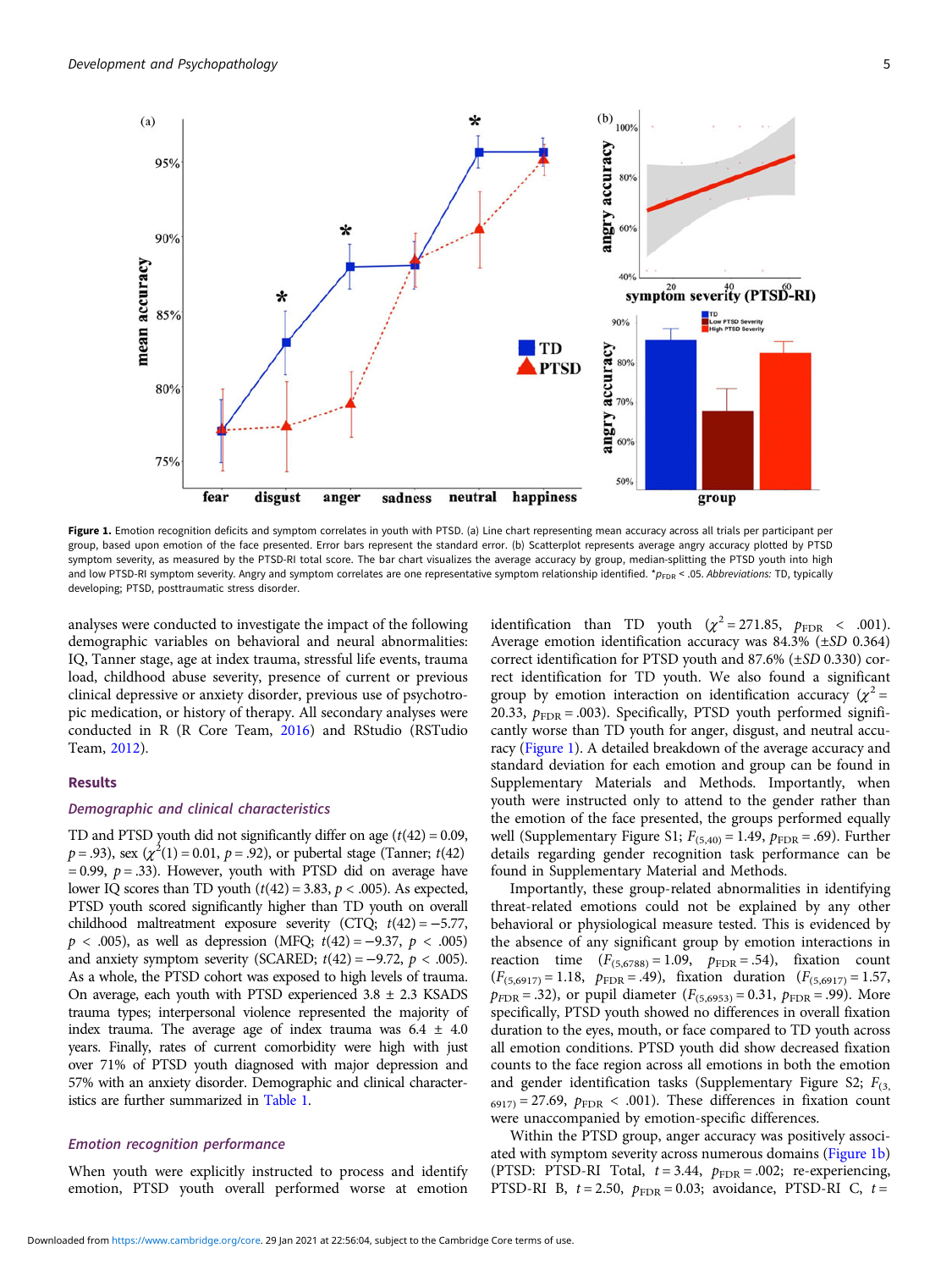<span id="page-5-0"></span>

Figure 2. Aberrant amygdala-hippocampus functional connectivity to angry faces viewing relative to anger accuracy in the recognition task. Angry and happy fMRI trial schematics represent the one second face presentation in which the faces morphed from neutral to angry or happy, and youth were asked to report what color the face was presented over. Significant Group × Anger accuracy effect using the amygdala in a seed-based whole-brain functional connectivity analysis, covaried for age and sex ( $p_{FDR}$  < .05). Scatterplots represent extracted cluster averages per subject. Accuracy was defined relative to total recognition accuracy per subject, to account for individual variation in global recognition ability. Also shown is the extracted cluster average from amygdala-hippocampus region identified in the angry trials applied to the happy viewing trials for reference. Abbreviations. TD, typically developing; PTSD, posttraumatic stress disorder; FC, functional connectivity.

3.33,  $p_{\text{FDR}} = .003$ ; hyperarousal, PTSD-RI D,  $t = 4.03$ ,  $p_{\text{FDR}} < .005$ ; anxiety, SCARED,  $t = 3.18$ ,  $p_{\text{FDR}} = .004$ ). All emotion recognition and symptom relationships are detailed in Supplementary Materials and Methods. In an effort to understand why accuracy would increase with symptom severity, the PTSD group was separated into high and low PTSD severity based upon a median split in total PTSD-RI score. Youth with low PTSD symptom severity had significantly lower threat-related emotion identification accuracy than both high PTSD severity youth and TD youth ([Figure 1c](#page-4-0)).

As an additional step we then carried out an analysis of the errors made by youth in the emotion recognition task. In general, when youth incorrectly identified an emotion, they were most prone to say they saw disgust. Among the trials in which the participant chose the wrong emotion, we found that the incorrect use of an emotion was dependent on group status ( $\chi^2$  = 23.44,  $p$  < .005). Two-sample tests for equality of proportions between groups with continuity correction were then run across all incorrect trials to identify which misattributions are driving this effect ([Table 2](#page-6-0)). Altogether, these results suggest differential processing of positive and negative in pPTSD. PTSD youth more often attributed happy when presented disgust faces ( $\chi^2$  = 5.41, p = .02), as well as a trending misattribution of happy when viewing neutral faces  $(\chi^2 = 3.53, p = .06)$  as compared with TD youth. Youth with PTSD were more likely than TD youth to label fear when presented with the majority of other emotions, including happy  $(\chi^2 = 4.44, p = .04)$ , angry  $(\chi^2 = 11.67, p < .001)$ , and disgust  $(\chi^2$  $= 9.14, p = .003$ ) faces.

# Emotion identification accuracy and amygdala function

In an effort to understand the neural underpinnings of deficits in threat-related emotion processing, we investigated the relationship between amygdala activation/functional connectivity and average anger recognition accuracy. This average accuracy was estimated from results of the behavioral emotion recognition task. No significant Group  $\times$  Accuracy interactions were identified in activation nor in the whole-brain analyses of amygdala functional connectivity. However, amygdala functional connectivity analyses in the a priori search region revealed a significant Group  $\times$ Accuracy interaction between right amygdala and right hippocampus (peak  $F = -3.62$ ;  $k = 49$ ;  $x = 32$ ,  $y = 16$ ,  $z = -11$ ). In this case, PTSD youth showed decreased amygdala–hippocampus connectivity with identification accuracy, the reverse pattern of TD youth (Figure 2). This Group  $\times$  Accuracy interaction was not identified in the happy condition ( $p_{\text{FDR}} > .05$ ). There was no significant relationship identified between amygdala–hippocampus functional connectivity and any measure of symptom severity.

#### Confound analyses

The significant primary behavioral and connectivity results (group by emotion and group by anger identification accuracy interactions, respectively) remained significant when adjusted for the following potential confounds: IQ, Tanner stage, age at index trauma, stressful life events, trauma load, childhood abuse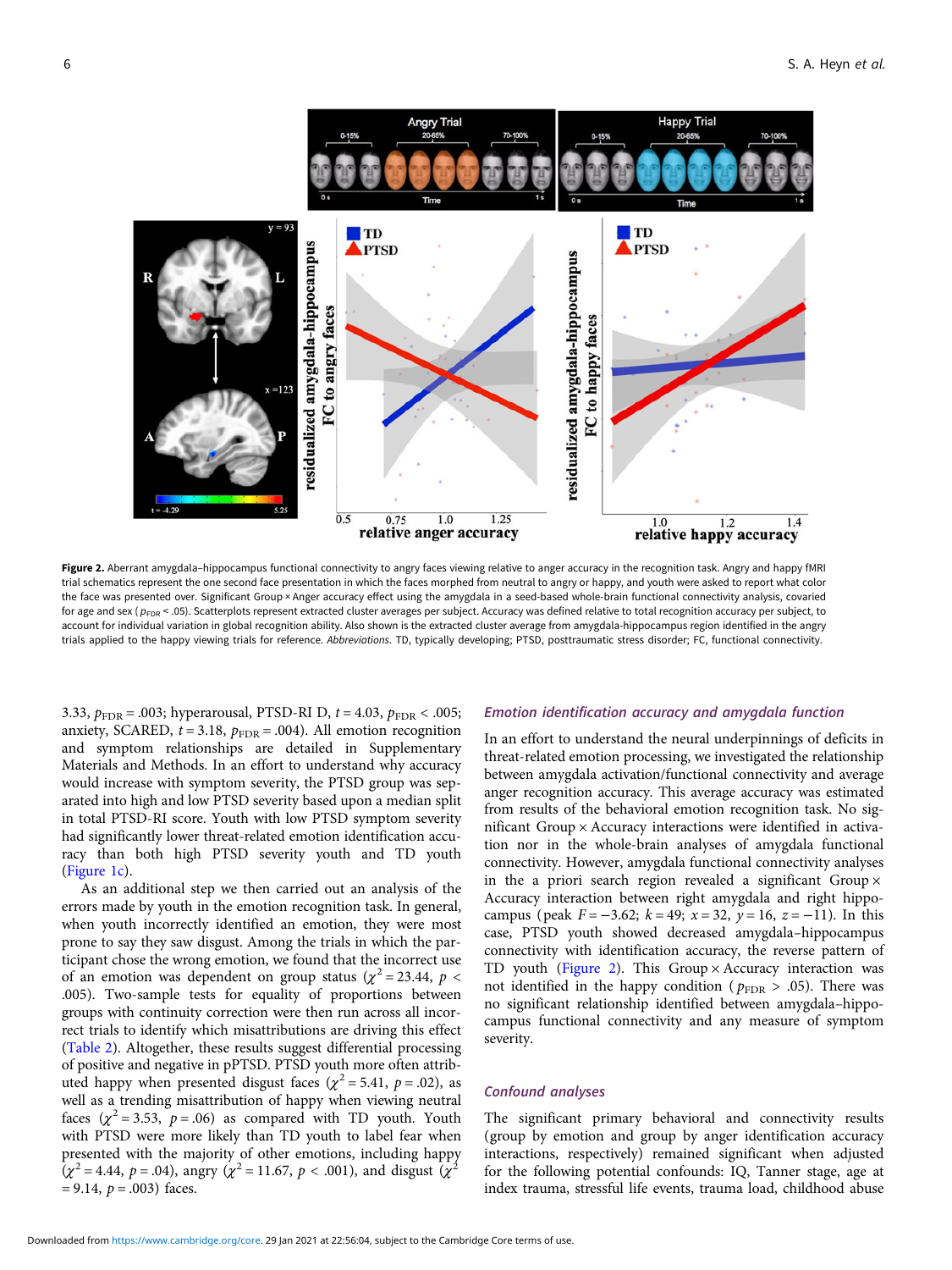<span id="page-6-0"></span>

| Table 2. Erroneous response patterns within the typically developing and posttraumatic stress disorder groups during incorrect identification trials |  |  |  |
|------------------------------------------------------------------------------------------------------------------------------------------------------|--|--|--|
|------------------------------------------------------------------------------------------------------------------------------------------------------|--|--|--|

|                   |                          | Erroneous emotion response (%) |                          |                          |                          |                          |  |  |
|-------------------|--------------------------|--------------------------------|--------------------------|--------------------------|--------------------------|--------------------------|--|--|
| Emotion presented | Happy                    | Sad                            | Anger                    | Fear                     | Disgust                  | Neutral                  |  |  |
| TD                |                          |                                |                          |                          |                          |                          |  |  |
| Happy             | $\overline{\phantom{a}}$ | 0.00                           | 0.00                     | 0.00                     | 0.00                     | 100.00                   |  |  |
| Sad               | 5.23                     | $\overline{\phantom{a}}$       | 5.23                     | 57.89                    | 15.79                    | 15.79                    |  |  |
| Anger             | 11.11                    | 27.78                          | $\overline{\phantom{a}}$ | 0.00                     | 44.44                    | 16.67                    |  |  |
| Fear              | 0.00                     | 13.89                          | 8.33                     | $\overline{\phantom{a}}$ | 72.22                    | 5.56                     |  |  |
| Disgust           | 0.00                     | 22.22                          | 77.78                    | 0.00                     | $\overline{\phantom{a}}$ | 0.00                     |  |  |
| Neutral           | 0.00                     | 80.00                          | 20.00                    | 0.00                     | 0.00                     | $\overline{\phantom{a}}$ |  |  |
| <b>PTSD</b>       |                          |                                |                          |                          |                          |                          |  |  |
| Happy             | ٠                        | 0.00                           | 20.00                    | 40.00                    | 20.00                    | 20.00                    |  |  |
| Sad               | 5.89                     | $\qquad \qquad \blacksquare$   | 5.89                     | 41.18                    | 41.18                    | 5.89                     |  |  |
| Anger             | 10.00                    | 30.00                          | $\overline{\phantom{a}}$ | 16.67                    | 31.67                    | 20.00                    |  |  |
| Fear              | 3.13                     | 28.13                          | 21.89                    | $\overline{\phantom{a}}$ | 40.63                    | 6.23                     |  |  |
| Disgust           | 6.45                     | 6.45                           | 74.19                    | 9.68                     | $\overline{\phantom{a}}$ | 3.23                     |  |  |
| Neutral           | 22.22                    | 33.33                          | 22.22                    | 11.11                    | 11.11                    | $\overline{\phantom{a}}$ |  |  |

Note: "Emotion presented" indicates the emotion of the face that the youth was viewing and "erroneous emotion response" indicates the incorrect label chose by the youth. Values are shown as a percentage of total incorrect trial per emotion. Colored cells show significantly (bold,  $p < .05$ ) or trending (italics,  $p < .10$ ) differences in proportion between groups using a two-sample equality test of proportions using continuity correction.

Abbreviations: TD, typically developing; PTSD, posttraumatic stress disorder.

severity, presence of current and previous clinical depressive or anxiety disorder, previous use of psychotropic medication, or history of therapy. Details of confound analyses can be found in Supplementary Materials and Methods Table 2.

#### **Discussion**

To our knowledge, this is the first reported study to comprehensively characterize emotion recognition in pPTSD, including behavioral performance, visual attention, and functional brain measures. In summary, we found: (a) youth with PTSD exhibit decreased accuracy in identifying threat-related and neutral expressions, (b) emotion recognition deficits were identified in the absence of visual attention and gender identification deficits, (c) recognition accuracy was positively (and unexpectedly) related to PTSD, anxiety, and depression symptom severity, (d) youth with PTSD exhibit unique patterns of incorrectly labeling negative and positive emotional expressions, and (e) recognition accuracy deficits were further related to aberrant right amygdala–hippocampus functional connectivity. Altogether, this preliminary study works to clarify behavioral deficits in threat recognition in youth with PTSD, discusses these findings within the context of a broader model of trauma exposure and risk for PTSD, and suggests one potential mechanism may be abnormalities in emotional contextualization circuits implicated in the appraisal of threatrelated stimuli.

We detected valence-specific abnormalities in facial emotion recognition in youth with PTSD, who exhibited decreased accuracy to threat-related emotions as compared to TD youth. Curiously, we further found that within the PTSD group, symptom severity was positively associated with accuracy recognizing these emotions. While previous studies, along with a systematic review, have identified a link between childhood maltreatment

exposure and more sensitive (earlier) detection of threat (da Silva Ferreira et al., [2014;](#page-9-0) Iffland & Neuner, [2020;](#page-9-0) Pollak et al., [2009](#page-10-0); Pollak & Sinha, [2002](#page-10-0)), there is little consensus as to how threat recognition is related to pPTSD. One study detected no deficits in recognizing fear, happy, or neutral faces in a cohort of maltreated youth, about half of whom had PTSD (Masten et al., [2008](#page-10-0)), while a separate study found that PTSD symptom severity was associated with a decreased ability to recognize anger relative to fear and sadness (Javdani et al., [2017](#page-9-0)). The discordance of findings in these prior studies as well as the current study could be due to a number of factors including differences in tasks (what emotions were presented and how responses were elicited), outcome measures (overall and relative recognition accuracy, intensity of emotion when recognition occurred, etc.), and the inclusion of trauma-exposed youth with mixed diagnostic status.

Despite these differences, in line with a recent meta-analysis hypothesizing a link between deficits in social cognition and PTSD risk (Stevens & Jovanovic, [2019\)](#page-10-0), we propose a synthesis of our findings and previous studies detailed above into a parsimonious model of trauma exposure and emotion recognition in youth vulnerable to psychopathology. Specifically, we posit that emotion recognition processes mediate the relationship between trauma exposure and PTSD. Here, trauma exposure may induce threat-related emotion recognition deficits in youth vulnerable to the development of PTSD leading, in turn, to the emergence of PTSD. Conversely, the emergence of PTSD may serve to counteract these emotion recognition deficits through increasing hypervigilance processes. While this study is unable to directly test the causal relationships between these variables, it is imperative that future studies use prospective longitudinal designs, recruiting youth prior to trauma exposure, to further explore these hypotheses.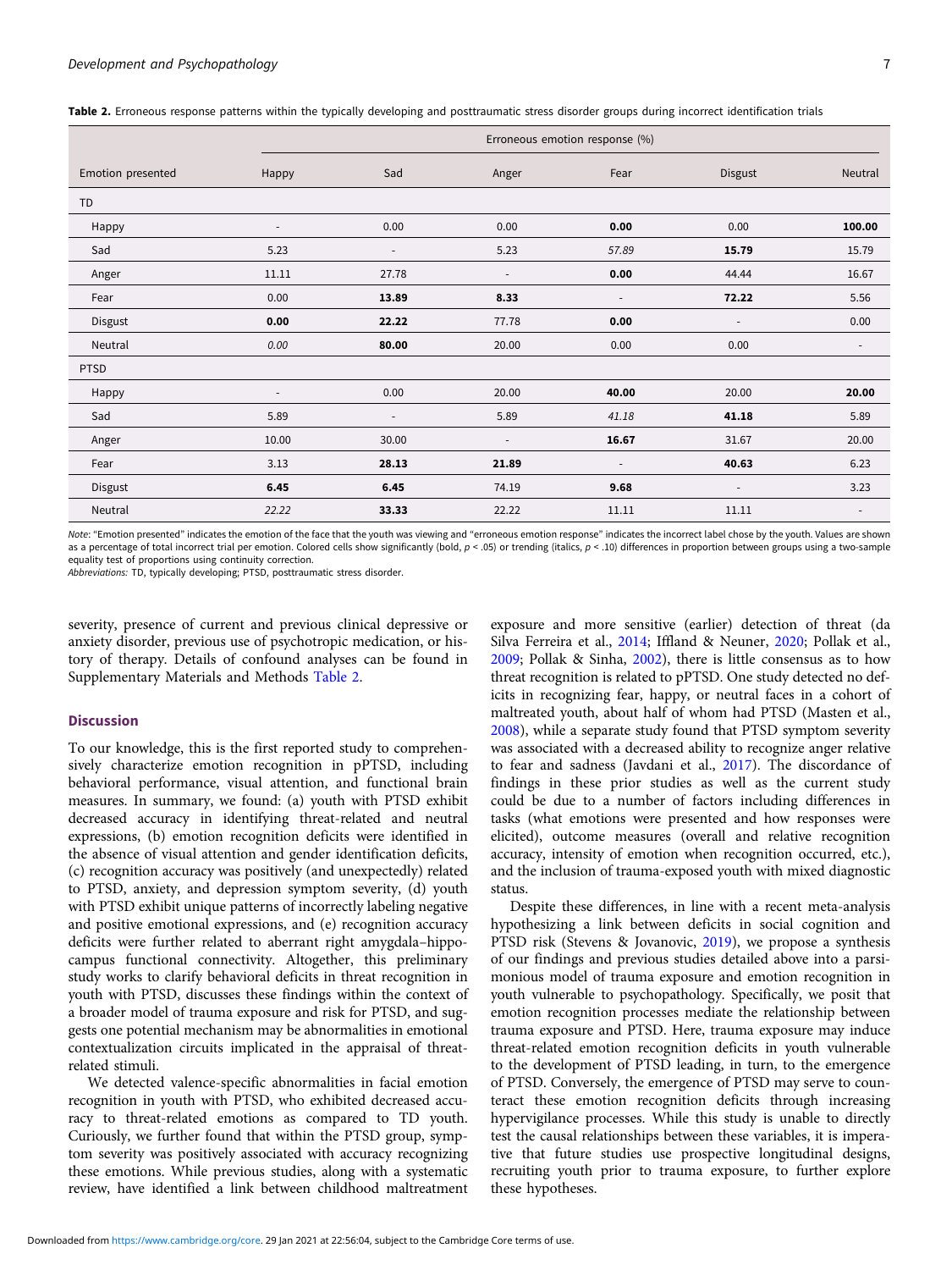In order to understand the interaction of perception and recognition in this study, we also had youth complete a control task in which they were only asked to identify the sex of the face and collected eye fixation patterns during both tasks. All results indicate that neither visual perception nor attention underlie emotion recognition deficits in pPTSD. Both TD and PTSD youth were able to perceive other aspects of the facial stimuli at comparable levels, as evidenced by similarly high accuracies of gender recognition during the control task. Eye-tracking analyses of fixation data further revealed no evidence of visual attention differences. Youth with PTSD completed recognition tasks at the same pace of TD youth in both emotion and gender recognition and further did not exhibit any abnormal eye fixation behavior specific to emotion type, altogether suggesting no deficiencies in basic face perception. Finally, although pupillary response has been identified as a useful proxy of emotional arousal (Aboyoun & Dabbs, [1998;](#page-8-0) Bradley, Miccoli, Escrig, & Lang, [2008](#page-8-0); Hess & Polt, [1960;](#page-9-0) Libby, Lacey, & Lacey, [1973\)](#page-9-0), we did not detect any differences in pupil diameter between PTSD and TD youth during threatrelated emotion identification. While this may provide evidence suggesting that differences in arousal during viewing of emotional expressions was not an underlying mechanism of aberrant emotion recognition, future research may find evidence of underlying arousal differences using a different proxy.

Due to this lack of behavioral or visual attention mechanisms underlying detected threat-related deficiencies, we conducted post-hoc exploratory analyses in order to investigate neurobiological correlates of recognition accuracy during a similar emotional face processing task. Functional connectivity analyses revealed an abnormal relationship between right amygdala–hippocampal circuitry and anger accuracy. While TD youth showed a positive relationship between anger accuracy and right amygdala–hippocampus FC, this relationship was reversed in youth with PTSD. Previous studies have found that interactions between the amygdala and hippocampus are crucial to the creation of emotionally salient representations and interpretations of your environment (Phelps, [2004\)](#page-10-0). Further, this circuit has been already implicated in both rodents (Herry et al., [2008](#page-9-0); Pitkänen, Pikkarainen, Nurminen, & Ylinen, [2000](#page-10-0); Senn et al., [2014](#page-10-0)) and humans (de Voogd, Fernández, & Hermans, [2016;](#page-9-0) Hermans et al., [2017](#page-9-0)) during emotion and threat processing tasks. Maltreated adults without psychiatric illness have previously shown exhibited increased recruitment between the amygdala and hippocampus during an emotional matching task, providing initial evidence that childhood maltreatment may be due to underlying inefficiency in the neural processing of emotions (Demers et al., [2018\)](#page-9-0). Expanding this model into youth with trauma exposure and PTSD, it could be that increased connectivity in lower accuracies mimic these network inefficiencies previously characterized. This may further be evidenced by better threat recognition accuracy as a reflection of increasing network efficiency. Altogether, this evidence suggests the presence of a threat-related contextual modulation model within the basal amygdala and hippocampus whose efficiency be disrupted in youth with trauma exposure and PTSD. However, these are preliminary links between behavioral and neural correlates and future research is needed to further explore these hypotheses.

We then investigated patterns of emotion labeling during incorrect trials in order to further understand the behavioral deficits. First, youth with PTSD were more likely than TD youth to use the fear label regardless of the emotional valence of the face being shown. Behaviorally, adult PTSD has been associated with the overgeneralization of fear associations, hypersensitivity to threat, and difficulties in fear extinction (Blechert, Michael, Vriends, Margraf, & Wilhelm, [2007;](#page-8-0) Ehlers et al., [2010;](#page-9-0) Milad et al., [2008;](#page-10-0) Pole et al., [2009](#page-10-0); Shin & Handwerger, [2009](#page-10-0)). When combined with our findings that youth with PTSD are more likely to identify fear in their surroundings, regardless of the emotion they are presented with, this lends additional support to the suggestion that primary clinical manifestation of PTSD may be the overgeneralization of fear perception in both youth and adults.

Finally, we detected patterns within the misidentifications of facial expressions. While our sample size warrants cautious interpretation, we nonetheless detected that during the presentation of negative facial expressions (fear, anger, and disgust), youth with PTSD were statistically more likely to identify the face as being happy than TD youth. To supplement this finding of paradoxical reversal of positive and negative stimuli in emotion identification, we further explored whether similar patterns were present in the functional connectivity analyses. To do so, we compared the right amygdala–hippocampus circuitry while viewing an angry face, which we found to be significantly related to anger identification accuracy, with how the same circuitry during the viewing of happy faces was related to happy identification accuracy. Unsurprisingly, TD and PTSD youth seemed to exhibit no differences in right amygdala–hippocampal recruitment with happy accuracy, suggesting less contextual modulation is needed in nonthreatening conditions. This finding of entangled positive and negative emotion processing in the right amygdala is supported by converging evidence that the amygdala encodes across multiple emotional valences (Mattavelli et al., [2014;](#page-10-0) Tovote, Fadok, & Lüthi, [2015\)](#page-10-0) and previously identified differential coupling between the amygdala–PFC to happy versus angry facial emotion presentation (Keding & Herringa, [2016\)](#page-9-0). Together, these findings further suggest valence-inappropriate emotion recognition and right amygdala–hippocampal recruitment in pPTSD. Future investigation of emotion recognition including both positive and negative stimuli in prospective studies prior to trauma exposure would be helpful in delineating the onset and causal relationship of these abnormalities with the emergence of PTSD in youth.

While the present study has helped to characterize behavioral, physiological, and neurobiological emotion recognition impairments in youth with PTSD, this novel study has several limitations that should be noted. First, the clinical sample recruited for this study was diverse and included a high proportion of youth with past and/or present comorbid disorders such as anxiety and depression. While confound analyses revealed that comorbidity was not a significant explanatory factor of any of the behavioral or imaging findings, many of these effects were significantly correlated with comorbid symptom severity. This sample is also highly representative of our study population, which commonly presents with high rates of comorbidity (Kessler et al., [1995](#page-9-0)). Second, the cross-sectional nature of our data and use of nontrauma-exposed TD youth as a comparison precludes any investigation of the causal effects of trauma and PTSD on emotion recognition in youth. Next, all facial stimuli viewed by youth in the current study were adult faces. The literature surrounding the own-age bias in facial perception and recognition is mixed (Picci & Scherf, [2016;](#page-10-0) Vetter, Drauschke, Thieme, & Altgassen, [2018\)](#page-10-0); however, it remains unclear whether this bias is present in pPTSD especially in the wake of interpersonal violence perpetrated by adults. In addition, the current study related behavioral metrics derived from one task and related those metrics to neuroimaging measures collected during a related yet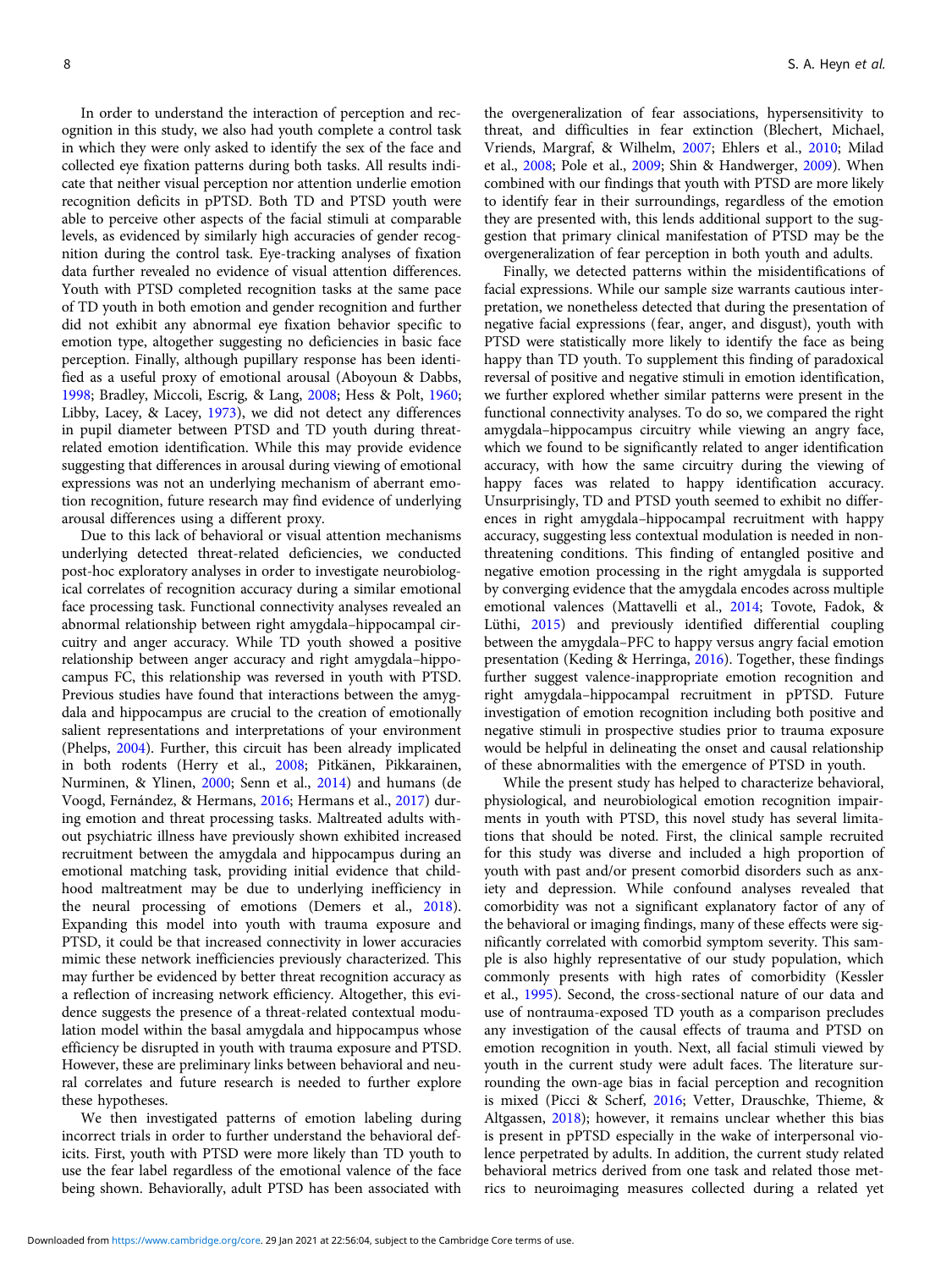<span id="page-8-0"></span>separate task which precludes this study from making any definitive inferences underlying abnormal emotion recognition processes and pPTSD. Although the amygdala is consistently regarded as important in the pathophysiology of PTSD (Henigsberg, Kalember, Petrović, & Šečić, [2019](#page-9-0)), whole-brain rather than seed-based functional connectivity analyses could identify other regions and networks involved in abnormal emotion recognition. Finally, previous research has suggested that IQ may account for some variance in emotion recognition performance in other disorders, such as autism spectrum disorder (Anderson & Miller, 1998; Harms, Martin, & Wallace, [2010;](#page-9-0) Jones et al., [2011;](#page-9-0) Wright et al., [2008\)](#page-10-0) and may mediate the relationship between childhood maltreatment and future emotion processing deficits (Young & Widom, [2014\)](#page-10-0). For these reasons we chose to investigate the IQ confound analyses and importantly all of those effects identified remained significant. Altogether, the limitations mentioned above together warrant future prospective studies with larger samples that are able to interrogate across trauma types to further investigate emotion recognition processes and pPTSD.

In conclusion, the present study found that youth with PTSD exhibit deficits in facial emotion recognition for threat and neutral expressions. We posit that impaired differentiation between threatening and non-threatening facial expressions may be related to the onset of pPTSD and that increasing PTSD severity may be a compensatory response to counteract deficits in threat-safety emotion recognition through enhanced neural processing of threat. Of note, while these impairments could not be explained by reaction time differences, fixation time to different regions of the face, or arousal via pupil diameter, they may be related to abnormal communication between the right amygdala and hippocampus. Furthermore, youth with PTSD exhibit patterns of emotion misidentification that suggest confusion of positively and negatively valanced emotions. Together, these data point to emotion identification deficits as a potentially novel and modifiable treatment target for youth with PTSD. Future studies would be warranted to replicate the current findings in larger prospective samples of youth, and test whether novel therapies such as emotion recognition training may help prevent or treat symptoms of PTSD and other comorbid disorders in youth.

Supplementary Material. The supplementary material for this article can be found at [https://doi.org/10.1017/S0954579420001704.](https://doi.org/10.1017/S0954579420001704)

Acknowledgments. We owe our sincerest gratitude to the youth and families who have given their time for this study. Development of the MacBrain Face Stimulus Set was overseen by Nim Tottenham and supported by the John D. and Catherine T. MacArthur Foundation Research Network on Early Experience and Brain Development. Please contact Nim Tottenham at [tott0006@tc.umn.edu](mailto:tott0006@tc.umn.edu) for more information concerning the stimulus set. This study was presented as a poster at the 2019 Wisconsin Symposium on Emotion, Madison, WI, April 10–11, 2019. This study was also presented as a poster at the 2019 Society of Biological Psychiatry Meeting Annual Meeting, Chicago, IL, May 16–18, 2019.

Funding Statement. Funding for this study was provided by the National Institute of Mental Health Career Development Award (K08 MH100267, to RJH), American Academy of Child and Adolescent Psychiatry Junior Investigator Award (to RJH), NARSAD Young Investigator Grant (to RJH), University of Wisconsin Institute for Clinical and Translational Research Translational Pilot Grant Award (NIH/NCATS UL1TR000427, to RJH), University of Wisconsin Institute of Clinical and Translational TL1 Training Award (TL1TR000429, to SAH), and the University of Wisconsin School of Medicine and Public Health. None of these funding sources had a direct effect in the design, analysis, or interpretation of the study results, nor in preparation of the manuscript. This material is also based upon work supported by the National Science Foundation Graduate Research Fellowship Program under Grant No. DGE-1747503 (to TJK). Any opinions, findings, and conclusions or recommendations expressed in this material are those of the authors and do not necessarily reflect the views of the National Science Foundation. Support was also provided by the Graduate School and the Office of the Vice Chancellor for Research and Graduate Education at the University of Wisconsin-Madison with funding from the Wisconsin Alumni Research Foundation.

Conflicts of Interest. The authors of this study declare no conflict of interest.

#### References

- Abhang, P. A., Gawali, B. W., & Mehrotra, S. C. (2016). Chapter 5 Emotion recognition. In P. A. Abhang, B. W. Gawali & S. C. Mehrotra (Eds.), Introduction to EEG- and speech-based emotion recognition (pp. 97–112). Academic Press. doi:10.1016/B978-0-12-804490-2.00005-1
- Aboyoun, D. C., & Dabbs, J. M. (1998). The Hess pupil dilation findings: Sex or novelty? Social Behavior and Personality: An International Journal, 26, 415–419. doi:10.2224/sbp.1998.26.4.415
- Adolphs, R. (2002). Neural systems for recognizing emotion. Current Opinion in Neurobiology, 12, 169–177. doi:10.1016/S0959-4388(02)00301-X
- Adolphs, R., Gosselin, F., Buchanan, T. W., Tranel, D., Schyns, P., & Damasio, A. R. (2005). A mechanism for impaired fear recognition after amygdala damage. Nature, 433, 68. doi:10.1038/nature03086
- Adolphs, R., Tranel, D., & Damasio, H. (2001). Emotion recognition from faces and prosody following temporal lobectomy. Neuropsychology, 15, 396–404. doi:10.1037/0894-4105.15.3.396
- Adolphs, R., Tranel, D., Hamann, S., Young, A. W., Calder, A. J., Phelps, E. A., … Damasio, A. R. (1999). Recognition of facial emotion in nine individuals with bilateral amygdala damage. Neuropsychologia, 37, 1111–1117. doi:10.1016/S0028-3932(99)00039-1
- Anderson, M., & Miller, K. L. (1998). Modularity, mental retardation and speed of processing. Developmental Science, 1, 239–245. doi:10.1111/ 1467-7687.00037
- Anderson, A. K., Spencer, D. D., Fulbright, R. K., & Phelps, E. A. (2000). Contribution of the anteromedial temporal lobes to the evaluation of facial emotion. Neuropsychology, 14, 526–536. doi:10.1037/0894-4105.14.4.526
- Benjamini, Y., & Hochberg, Y. (1995). Controlling the false discovery rate: A practical and powerful approach to multiple testing. Journal of the Royal Statistical Society. Series B (Methodological), 57, 289–300. doi:10.2307/ 2346101
- Birmaher, B., Khetarpal, S., Brent, D., Cully, M., Balach, L., Kaufman, J., & Neer, S. M. (1997). The screen for child anxiety related emotional disorders (SCARED): Scale construction and psychometric characteristics. Journal of the American Academy of Child and Adolescent Psychiatry, 36, 545–553. doi:10.1097/00004583-199704000-00018
- Black, M. H., Chen, N. T. M., Iyer, K. K., Lipp, O. V., Bölte, S., Falkmer, M., … Girdler, S. (2017). Mechanisms of facial emotion recognition in autism spectrum disorders: Insights from eye tracking and electroencephalography. Neuroscience & Biobehavioral Reviews, 80, 488–515. doi:10.1016/ j.neubiorev.2017.06.016
- Blechert, J., Michael, T., Vriends, N., Margraf, J., & Wilhelm, F. H. (2007). Fear conditioning in posttraumatic stress disorder: Evidence for delayed extinction of autonomic, experiential, and behavioural responses. Behaviour Research and Therapy, 45, 2019–2033. doi:10.1016/j.brat.2007.02.012
- Bradley, M. M., Miccoli, L., Escrig, M. A., & Lang, P. J. (2008). The pupil as a measure of emotional arousal and autonomic activation. Psychophysiology, 45, 602–607. doi:10.1111/j.1469-8986.2008.00654.x
- Brady, K. T. (1997). Posttraumatic stress disorder and comorbidity: Recognizing the many faces of PTSD. The Journal of Clinical Psychiatry, 58, 12–15.
- Broks, P., Young, A. W., Maratos, E. J., Coffey, P. J., Calder, A. J., Isaac, C. L., … Hadley, D. (1998). Face processing impairments after encephalitis: Amygdala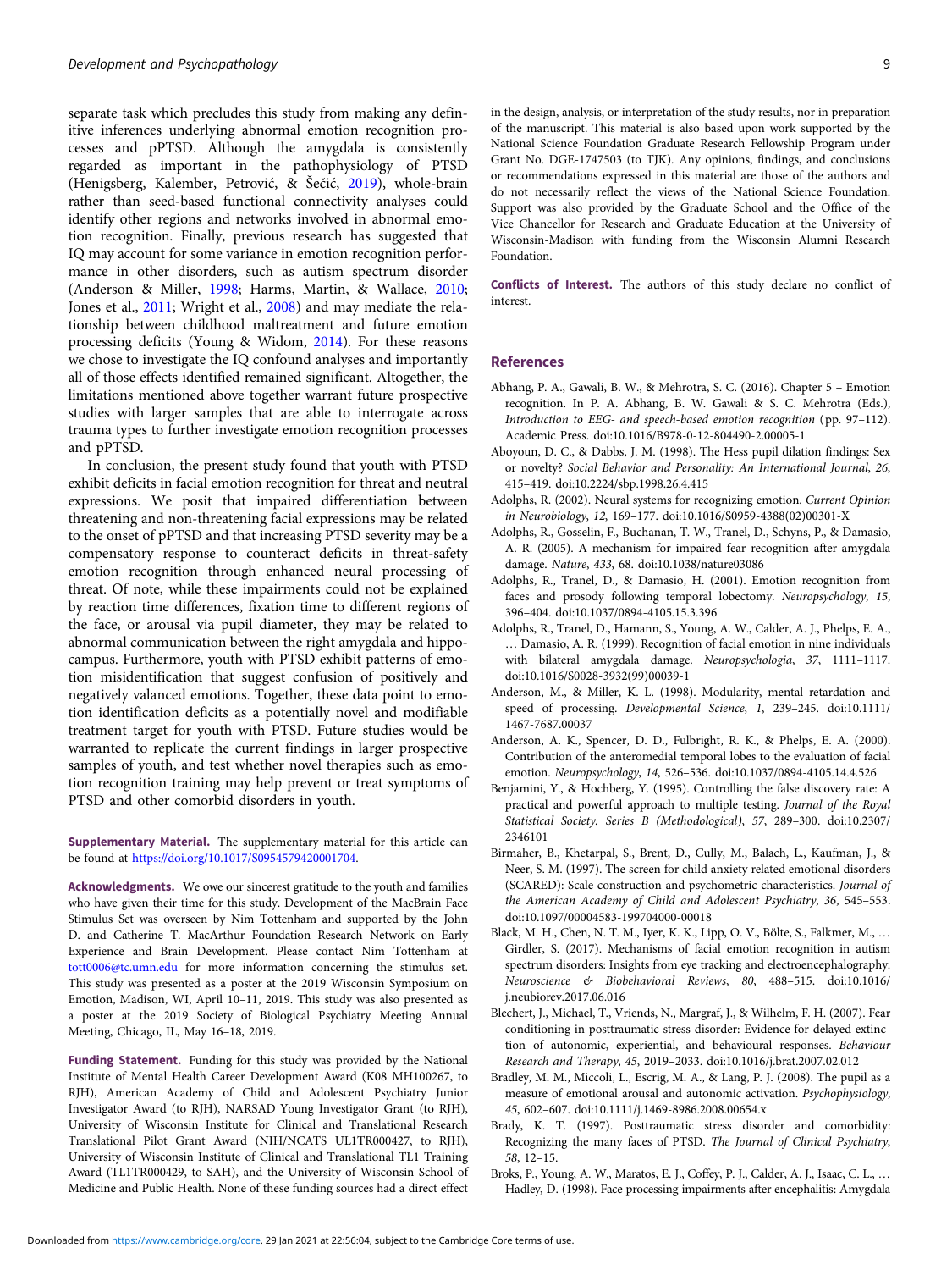<span id="page-9-0"></span>damage and recognition of fear. Neuropsychologia, 36, 59–70. doi:10.1016/ S0028-3932(97)00105-X

- Calder, A. J. (1996). Facial emotion recognition after bilateral amygdala damage: Differentially severe impairment of fear. Cognitive Neuropsychology, 13, 699–745. doi:10.1080/026432996381890
- Calder, A. J., Lawrence, A. D., & Young, A. W. (2001). Neuropsychology of fear and loathing. Nature Reviews Neuroscience, 2, 352. doi:10.1038/ 35072584
- Cisler, J. M., Scott Steele, J., Smitherman, S., Lenow, J. K., & Kilts, C. D. (2013). Neural processing correlates of assaultive violence exposure and PTSD symptoms during implicit threat processing: A network-level analysis among adolescent girls. Psychiatry Research, 214, 238–246. doi:10.1016/ j.pscychresns.2013.06.003
- Costello, E. J., & Angold, A. (1988). Scales to assess child and adolescent depression: Checklists, screens, and nets. Journal of the American Academy of Child and Adolescent Psychiatry, 27, 726–737. doi:10.1097/ 00004583-198811000-00011
- da Silva Ferreira, G. C., Crippa, J. A. S., & de Lima Osório, F. (2014). Facial emotion processing and recognition among maltreated children: A systematic literature review. Frontiers in Psychology, 5. doi:10.3389/fpsyg.2014.01460
- Demers, L. A., McKenzie, K. J., Hunt, R. H., Cicchetti, D., Cowell, R. A., Rogosch, F. A., … Thomas, K. M. (2018). Separable effects of childhood maltreatment and adult adaptive functioning on amygdala connectivity during emotion processing. Biological Psychiatry: Cognitive Neuroscience and Neuroimaging, 3, 116–124. doi:10.1016/j.bpsc.2017.08.010
- de Voogd, L. D., Fernández, G., & Hermans, E. J. (2016). Awake reactivation of emotional memory traces through hippocampal–neocortical interactions. NeuroImage, 134, 563–572. doi:10.1016/j.neuroimage.2016.04.026
- Donnelly, C. L., & Amaya-Jackson, L. (2002). Post-traumatic stress disorder in children and adolescents: Epidemiology. Diagnosis and Treatment Options. Pediatric Drugs, 4, 159–170. doi:10.2165/00148581-200204030-00003
- Ehlers, A., Suendermann, O., Boellinghaus, I., Vossbeck-Elsebusch, A., Gamer, M., Briddon, E., … Glucksman, E. (2010). Heart rate responses to standardized trauma-related pictures in acute posttraumatic stress disorder. International Journal of Psychophysiology, 78, 27–34. doi:10.1016/ j.ijpsycho.2010.04.009
- Eisenbarth, H., & Alpers, G. W. (2011). Happy mouth and sad eyes: Scanning emotional facial expressions. Emotion, 11, 860–865. [https://doi.org/10.1037/](https://doi.org/10.1037/a0022758) [a0022758](https://doi.org/10.1037/a0022758)
- Etkin, A., & Wager, T. D. (2007). Functional neuroimaging of anxiety: A metaanalysis of emotional processing in PTSD, social anxiety disorder, and specific phobia. The American Journal of Psychiatry, 164, 1476–1488. doi:10.1176/appi.ajp.2007.07030504
- Famularo, R., Fenton, T., Kinscherff, R., & Augustyn, M. (1996). Psychiatric comorbidity in childhood post traumatic stress disorder. Child Abuse & Neglect, 20, 953–961.
- Garrett, A. S., Carrion, V., Kletter, H., Karchemskiy, A., Weems, C. F., & Reiss, A. (2012). Brain activation to facial expressions in youth with PTSD symptoms. Depression and Anxiety, 29, 449–459. doi:10.1002/da.21892
- Harms, M. B., Martin, A., & Wallace, G. L. (2010). Facial emotion recognition in autism spectrum disorders: A review of behavioral and neuroimaging studies. Neuropsychology Review, 20, 290–322. doi:10.1007/s11065-010-9138-6
- Haxby, J. V., Hoffman, E. A., & Gobbini, M. I. (2000). The distributed human neural system for face perception. Trends in Cognitive Sciences, 4, 223–233. doi:10.1016/S1364-6613(00)01482-0
- Hayes, J. P., Hayes, S. M., & Mikedis, A. M. (2012). Quantitative meta-analysis of neural activity in posttraumatic stress disorder. Biology of Mood & Anxiety Disorders, 2, 9. doi:10.1186/2045-5380-2-9
- Hein, T. C., & Monk, C. S. (2017). Research review: Neural response to threat in children, adolescents, and adults after child maltreatment – a quantitative meta-analysis. Journal of Child Psychology and Psychiatry, 58, 222–230. doi:10.1111/jcpp.12651
- Henigsberg, N., Kalember, P., Petrović, Z. K., & Šečić, A. (2019). Neuroimaging research in posttraumatic stress disorder – Focus on amygdala, hippocampus and prefrontal cortex. Progress in Neuro-Psychopharmacology and Biological Psychiatry, 90, 37–42. doi:10.1016/j.pnpbp.2018.11.003
- Herba, C., & Phillips, M. (2004). Annotation: Development of facial expression recognition from childhood to adolescence: Behavioural and neurological

perspectives. Journal of Child Psychology and Psychiatry, 45, 1185–1198. doi:10.1111/j.1469-7610.2004.00316.x

- Hermans, E. J., Kanen, J. W., Tambini, A., Fernández, G., Davachi, L., & Phelps, E. A. (2017). Persistence of amygdala–hippocampal connectivity and multi-voxel correlation structures during awake rest after fear learning predicts long-term expression of fear. Cerebral Cortex (New York, N.Y.: 1991), 27, 3028–3041. doi:10.1093/cercor/bhw145
- Herry, C., Ciocchi, S., Senn, V., Demmou, L., Müller, C., & Lüthi, A. (2008). Switching on and off fear by distinct neuronal circuits. Nature, 454, 600– 606. doi:10.1038/nature07166
- Hess, E. H., & Polt, J. M. (1960). Pupil size as related to interest value of visual stimuli. Science, 132, 349–350. doi:10.1126/science.132.3423.349
- Heyn, S. A., Keding, T. J., Ross, M. C., Cisler, J. M., Mumford, J. A., & Herringa, R. J. (2019). Abnormal prefrontal development in pediatric posttraumatic stress disorder: A longitudinal structural and functional magnetic resonance imaging study. Biological Psychiatry: Cognitive Neuroscience and Neuroimaging, 4, 171–179. doi:10.1016/j.bpsc.2018.07.013
- Iffland, B., & Neuner, F. (2020). Varying cognitive scars differential associations between types of childhood maltreatment and facial emotion processing. Frontiers in Psychology, 11. doi:10.3389/fpsyg.2020.00732
- Izard, C., Fine, S., Schultz, D., Mostow, A., Ackerman, B., & Youngstrom, E. (2001). Emotion knowledge as a predictor of social behavior and academic competence in children at risk. Psychological Science, 12, 18–23. doi:10.1111/1467-9280.00304
- Javdani, S., Sadeh, N., Donenberg, G. R., Emerson, E. M., Houck, C., & Brown, L. K. (2017). Affect recognition among adolescents in therapeutic schools: Relationships with posttraumatic stress disorder and conduct disorder symptoms. Child and Adolescent Mental Health, 22, 42–48. doi:10.1111/ camh.12198
- Jones, C. R. G., Pickles, A., Falcaro, M., Marsden, A. J. S., Happé, F., Scott, S. K., … Charman, T. (2011). A multimodal approach to emotion recognition ability in autism spectrum disorders. Journal of Child Psychology and Psychiatry, 52, 275–285. doi:10.1111/j.1469-7610.2010.02328.x
- Kaiser, D., Jacob, G. A., van Zutphen, L., Siep, N., Sprenger, A., Tuschen-Caffier, B., … Domes, G. (2019). Biased attention to facial expressions of ambiguous emotions in borderline personality disorder: An eyetracking study. Journal of Personality Disorders, 1–28. doi:10.1521/ pedi\_2019\_33\_363
- Karsh, R. B., & Breitenbach, F. W.. (1983). Looking at looking: The amorphous fixation measure (pp. 53–64). Hillsdale, NJ: Erlbaum.
- Kaufman, J., Birmaher, B., Brent, D., Rao, U., Flynn, C., Moreci, P., … Ryan, N. (1997). Schedule for affective disorders and schizophrenia for school-age children-present and lifetime version (K-SADS-PL): Initial reliability and validity data. Journal of the American Academy of Child and Adolescent Psychiatry, 36, 980–988. doi:10.1097/00004583-199707000-00021
- Keding, T. J., & Herringa, R. J. (2015). Abnormal structure of fear circuitry in pediatric post-traumatic stress disorder. Neuropsychopharmacology: Official Publication of the American College of Neuropsychopharmacology, 40, 537– 545. doi:10.1038/npp.2014.239
- Keding, T. J., & Herringa, R. J. (2016). Paradoxical prefrontal-amygdala recruitment to angry and happy expressions in pediatric posttraumatic stress disorder. Neuropsychopharmacology: Official Publication of the American College of Neuropsychopharmacology, 41, 2903–2912. doi:10.1038/npp.2016.104
- Kessler, R. C., Sonnega, A., Bromet, E., Hughes, M., & Nelson, C. B. (1995). Posttraumatic stress disorder in the National Comorbidity Survey. Archives of General Psychiatry, 52, 1048–1060.
- Lakshman, M., Murphy, L., Mekawi, Y., Carter, S., Briscione, M., Bradley, B., … Powers, A. (2020). Attention bias towards threat in African American children exposed to early life trauma. Behavioural Brain Research, 383, 112513. doi:10.1016/j.bbr.2020.112513
- Lamberg, L. (2001). Psychiatrists explore legacy of traumatic stress in early life. JAMA, 286, 523–526. doi:10.1001/jama.286.5.523-JMN0801-2-1
- Lambert, R. H., Monty, R. A., & Hall, R. J. (1974). High-speed data processing and unobtrusive monitoring of eye movements. Behavior Research Methods & Instrumentation, 6, 525–530. doi:10.3758/BF03201340
- Libby, W. L., Lacey, B. C., & Lacey, J. I. (1973). Pupillary and cardiac activity during visual attention. Psychophysiology, 10, 270–294. doi:10.1111/ j.1469-8986.1973.tb00526.x